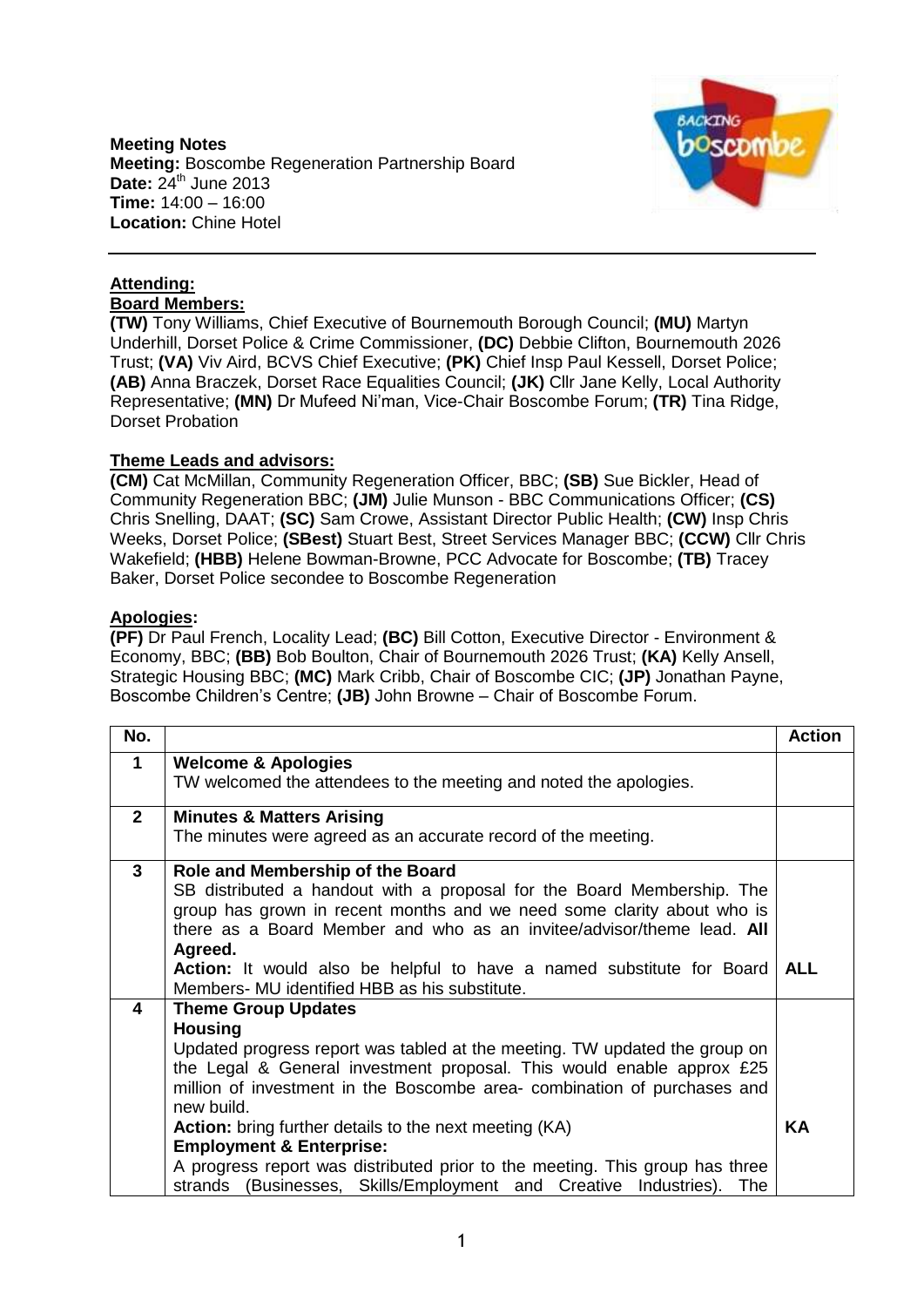| European Regional Development Fund has been reworked and submitted to<br>DCLG- our partner YTKO are now the main applicant due to their previous<br>success/track record. We should have a decision by the next board meeting.<br>Under the Skills and Employment group a series of events are planned for<br>September/October to look at the existing provision/need across Boscombe<br>and West Howe.                         |                                |
|----------------------------------------------------------------------------------------------------------------------------------------------------------------------------------------------------------------------------------------------------------------------------------------------------------------------------------------------------------------------------------------------------------------------------------|--------------------------------|
| The Business group consists of the larger local businesses- Sainsbury's,<br>Arnewood estates, Specsavers etc. They are looking at the Ben Hamilton-<br>Baillie report, improvements to the precinct, empty shops etc.<br>Action: TW suggested SB and CJK met with Lawrence Vincent to lobby for<br>Boscombe as an area of focus for the LEP.<br>Action: SB to work on setting targets for the Skills & Employment group.         | <b>SB/CJ</b><br>K<br><b>SB</b> |
| <b>Education &amp; Attainment:</b><br>Jonathan's work on early years provision had produced some good progress.<br>Now looking to expand into a group including primary and secondary<br>providers. Achieve Together have agreed to lead this work- awaiting a named<br>person.                                                                                                                                                  |                                |
| Crime (Atlas)<br>Overall 21% less crime year on year. Burglary, theft from vehicle and bike<br>thefts are down- a small team has been dedicated to focussing on these<br>crimes.<br>Tardis- awaiting build costs.                                                                                                                                                                                                                |                                |
| The Council have agreed to fund the Precinct Policing Proposals for 1 year via<br>the Recession Fund. A Business Watch scheme is included within this and is<br>seen as fundamental to getting buy-in from businesses.<br>No longer inviting the media to drugs raid over concerns expressed about                                                                                                                               |                                |
| negative publicity- residents however are ringing through so the story still<br>makes it to the press.<br>Op Galaxy- looking at defining an area of focus for the work- appears to cover<br>the wards of Boscombe West, Boscombe East and East Cliff & Springbourne-<br>although most work will be within area 282. Need to risk assess properties<br>again using combination of police, council, fire and ambulance data. If an |                                |
| unregistered HMO is found it will have to register.<br>Planning applications are being reviewed and objected to as appropriate.<br>Need information from prison services about placement in to Bournemouth-<br>not been provided with figures as yet.<br>Action: TR may be able to assist- TB to liaise with TR.<br>Regular partner meetings are taking place as part of Op Planet (street sex                                   | <b>TB/TR</b>                   |
| work).<br><b>Funding request: CW</b> outlined a proposal to purchase 3 Automatic Number<br>Plate Recognition cameras (ANPR). They would be managed and maintained<br>by the Police. Total costs for 3 years £26,500. One third sought from this<br>group £8,500. This was proposed by TR and supported by the group.                                                                                                             |                                |
| Action: The proposal needs to be formally recorded in a business case to<br>ensure transparency.                                                                                                                                                                                                                                                                                                                                 | <b>CM/TB</b>                   |
| <b>Environment</b><br>A progress report was distributed prior to the meeting. Council looking to adopt<br>Heathcote Road alley in response to flytipping concerns.<br>Boscombe has its own area focussed safe and clean team who target hot spot<br>areas, fly tipping etc.                                                                                                                                                      |                                |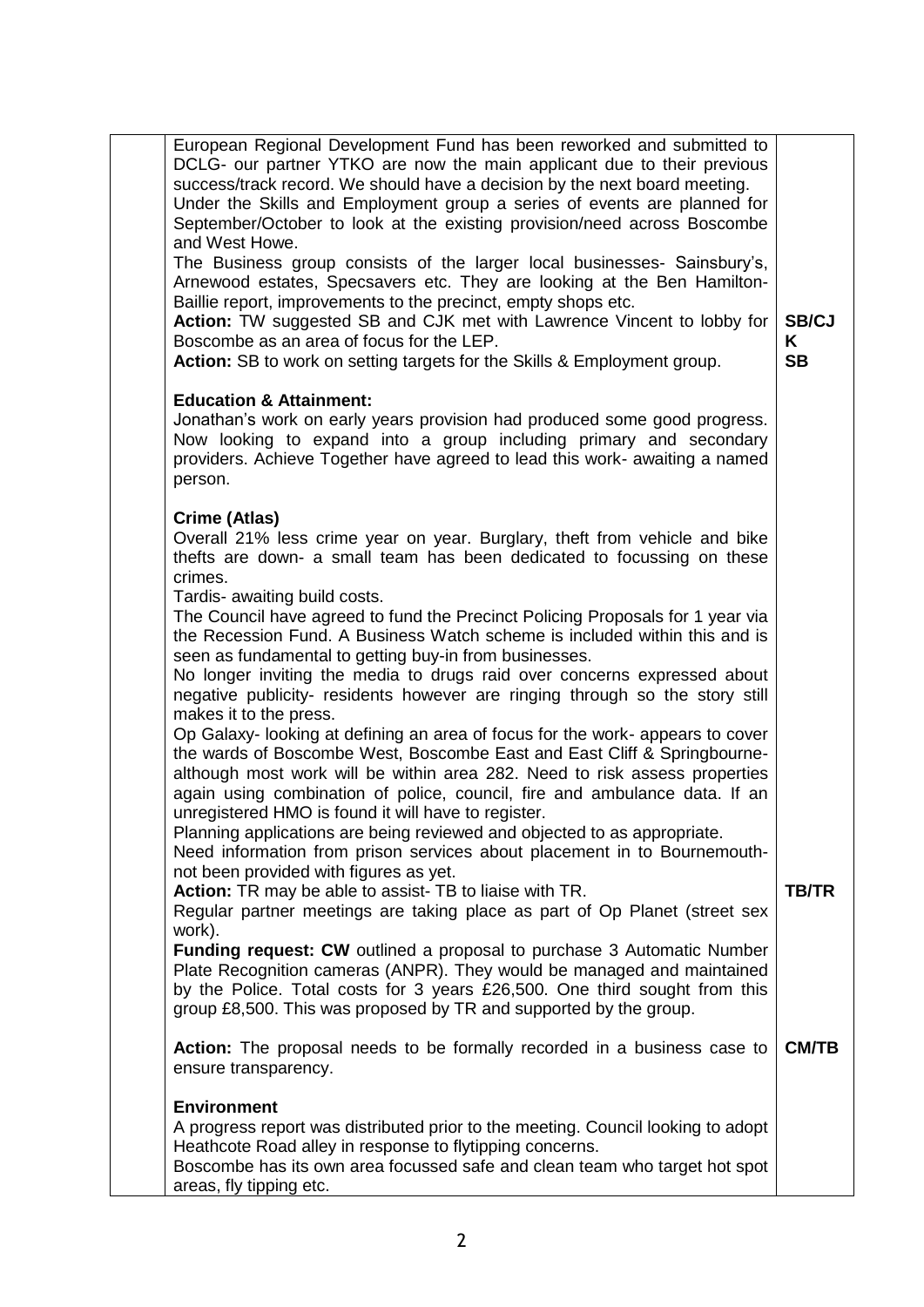|                | Progressing the communal bin scheme roll-out; legal issues have now been                                                                                                                                                                |              |
|----------------|-----------------------------------------------------------------------------------------------------------------------------------------------------------------------------------------------------------------------------------------|--------------|
|                | resolved.                                                                                                                                                                                                                               |              |
|                | Ben Hamilton-Baillie report- designs will be drawn up August/September and<br>out for consultation September/October. Depending on the feedback from the<br>consultation works should start January 2014. Need to consult with Boscombe |              |
|                | Business Association etc. ReCreate steering group to be involved.                                                                                                                                                                       |              |
|                | Precinct improvements- decluttering of street furniture, deep clean, painting                                                                                                                                                           |              |
|                | etc. Replacement of bins with solar compacting bins. Removal of fountain.                                                                                                                                                               |              |
|                | Barriers at either end of the precinct to be left open for 1 month trial.                                                                                                                                                               |              |
|                | Action: Issue with Language schools telling students not to go to Boscombe-                                                                                                                                                             | <b>SB</b>    |
|                | need to address through Business group. Taxi drivers also an issue.                                                                                                                                                                     |              |
|                | <b>Health</b>                                                                                                                                                                                                                           |              |
|                | SC went through a presentation on findings/causes of early deaths in                                                                                                                                                                    |              |
|                | Boscombe West (presentation to be circulated with the minutes). Substance                                                                                                                                                               |              |
|                | misuse (drug and alcohol), particularly among men is the highest cause of the<br>early mortality rates. Low primary care engagement rates with the target                                                                               |              |
|                | group- need to understand why. Looking to move Brief Intervention Service                                                                                                                                                               |              |
|                | out of A&E and in to GP's surgeries. Looking to pilot 'Community Champions'                                                                                                                                                             |              |
|                | roles to help with engagement and referrals. Also need to look at other areas                                                                                                                                                           |              |
|                | where engagement has worked well. Council are prepared to trial projects in                                                                                                                                                             |              |
|                | Boscombe to see what works.<br>Action: SC to take forward via the Health Theme Group.                                                                                                                                                   | <b>SC</b>    |
| $5\phantom{1}$ | <b>Communications</b>                                                                                                                                                                                                                   |              |
|                | A summary document outlining press and communications since the last                                                                                                                                                                    |              |
|                | meeting was circulated via email. In addition to the report an A5 flier has been                                                                                                                                                        |              |
|                | produced to summarise the Boscombe Commitment document. A flier will also                                                                                                                                                               |              |
|                | be developed for the ReCreate project. JM to talk with her team about ideas<br>for working with the language schools/taxi drivers etc. This action will be                                                                              | <b>JM/SB</b> |
|                | moved to the business group of the Employment & Enterprise theme.                                                                                                                                                                       |              |
| $6\phantom{1}$ | 'Boscombe Commitment 1 year on' November 2013 event                                                                                                                                                                                     |              |
|                | Looking to partners for their support in holding a 1 year-on event outlining                                                                                                                                                            |              |
|                | what we have done against our targets in the Boscombe Commitment. Would                                                                                                                                                                 |              |
|                | be for residents, businesses, groups etc. The Council would organise but<br>would need partners to agree to staff the event and provide information on                                                                                  |              |
|                | what's been achieved. CCW suggested using the Sovereign Centre.                                                                                                                                                                         |              |
|                | Action: CM and SB to lead on organising the event.                                                                                                                                                                                      | <b>CM/SB</b> |
|                |                                                                                                                                                                                                                                         |              |
|                | Bournemouth 2026 Trust will be holding their annual conference in<br>September- will be some overlap in content although not open to the public.                                                                                        |              |
|                | Elizabeth Hale has been commissioned to revisit the Strategic Area                                                                                                                                                                      |              |
|                | Assessment- she will be in touch with theme leads shortly.                                                                                                                                                                              |              |
|                |                                                                                                                                                                                                                                         |              |
| $\overline{7}$ | <b>Census update</b><br>The 2011 Census information is now available. A summary document for the                                                                                                                                        |              |
|                | Boscombe West ward and area 282 was circulated via email. Headline results                                                                                                                                                              |              |
|                | are that the ward has increased in population by just under 30%, privately                                                                                                                                                              |              |
|                | rented accommodation has increased to just over 62% of the entire housing                                                                                                                                                               |              |
|                | stock and the area has become even more ethnically diverse. If Ward                                                                                                                                                                     |              |
|                | Councillors would like a fuller update please let CM know so she can arrange<br>with the research team.                                                                                                                                 |              |
| 8              | <b>AOB</b>                                                                                                                                                                                                                              |              |
|                | MU asked if the BRP will have a presence at the family event on the $25th$ July.                                                                                                                                                        |              |
|                |                                                                                                                                                                                                                                         |              |